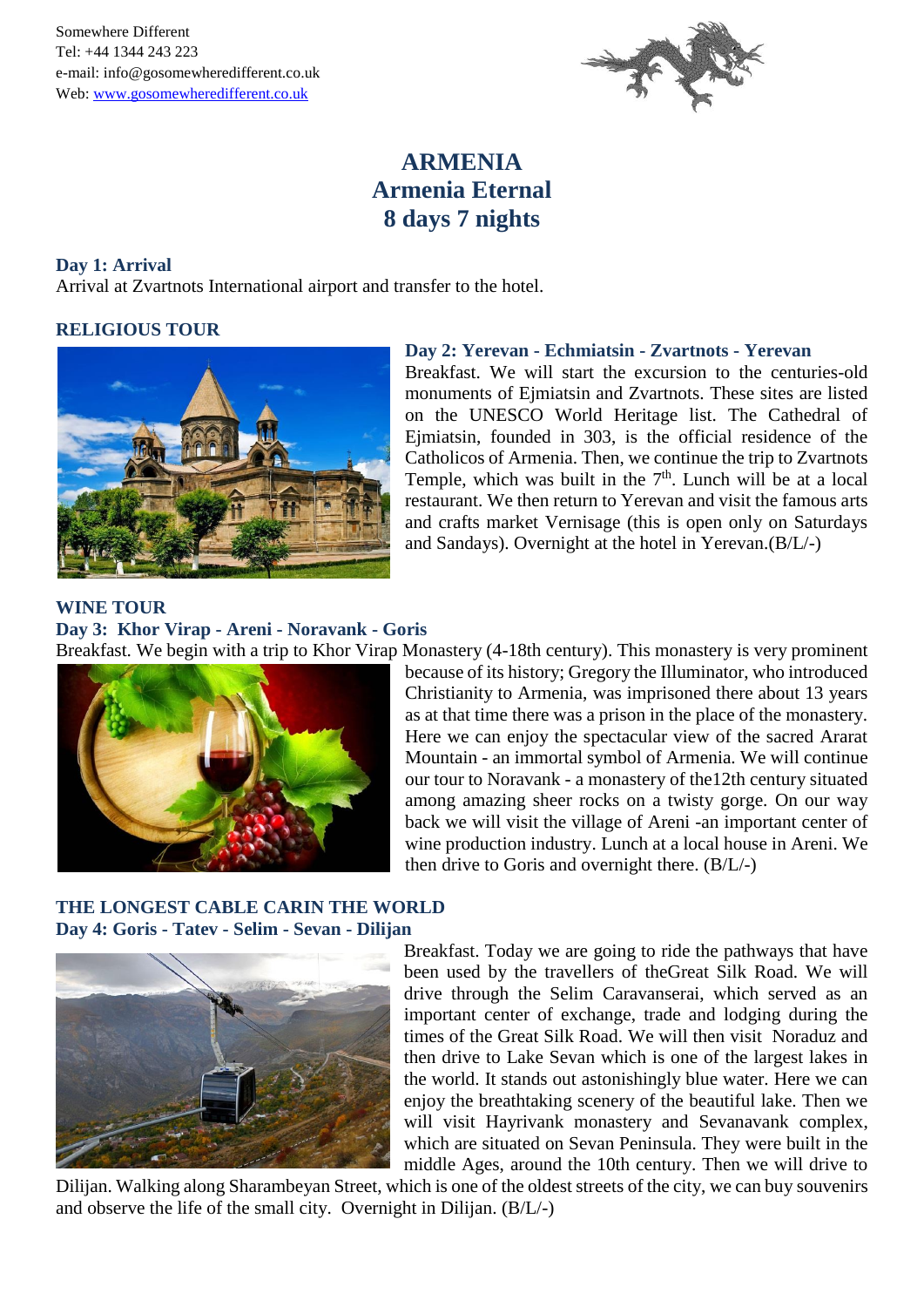Somewhere Different Tel: +44 1344 243 223 e-mail: info@gosomewheredifferent.co.uk Web: www.gosomewheredifferent.co.uk



## **UNESCO HERITAGE**



returning to Yerevan. (B/L/-)

### **YEREVAN /MUSEUM IN THE OPEN AIR/ Day 6: Yerevan /city tour**

#### **Day 5: Dilijan - Sanahin - Haghpat - Yerevan**

Today we will visit two unique masterpieces of Armenian architecture of X-XIV centuries: the monasteries of Sanahin and Haghpat which are UNESCO World Heritage Sites. Literally the name ''Sanahin'' in Armenian means "this one is older than the other,". These two monasteries are very close to each other and can be easily seen together. Both are located on an uneven plateau, separated by a deep crack formed by a small river that flows into the River Debed. Haghpat Monastery was one of the largest religious, cultural and educational centers of medieval Armenia. Lunch will be at a local restaurant before



Breakfast. We will start the tour with the tour in the capital of Armenia: Yerevan. For years, this city has been known as a "pink city" because of the colour of the stone it has been built with. We will visit Republic square, Mashtots Avenue, the House of Opera and Ballet after Aram Khachatryan and Cascad Park. Then we will visit the Manuscript Museum of Armenia, which is called Matenadaran; here all the ancient Armenian Manuscripts are kept. Next, we will visit Erebuni museum and the Genocide Memorial known as Tsitsernakaberd as well as Ararat cognac factory, where we will get acquainted with the long history of Armenian cognac,

which is famous throughout the world. Lunch during the visits. Overnight in Yerevan. (B/L/-)



#### **CULINARY TOUR**

# **Day 7: Yerevan-Garni - Geghard - Yerevan**

Breakfast. We start with a trip to Garni. This Pagan Temple built in the 1st century AD is the only temple that has been preserved from pagan times in Armenia. It was devoted to the god Mihr, who was the god of cleanliness. In 1679 it was destroyed by an earthquake. In the 1975 the Temple was restored. Then we will continue our trip to Geghard Monastery. Its name came from the legendary lance that was used to pierce the body of Christ. It has been kept here for centuries. Though the exact foundation of the monastery is unknown, the present complex was built in the mid  $-13$ th

century. Afterwards we will visit a local house where you will have the chance to see and participate in the preparation of Armenian national bread: lavash. It is a very thin and usually sold in very large forms. It is usually cooked in a ground oven called a "tonir''. In 2015 it was inscribed in the UNESCO intangible heritage list. Here we will enjoy the "Armenian fast food" with lavash and cheese. We then return to Yerevan and Overnight there. (B/L/-)

### **Day 8: Departure**

Transfer to the airport.